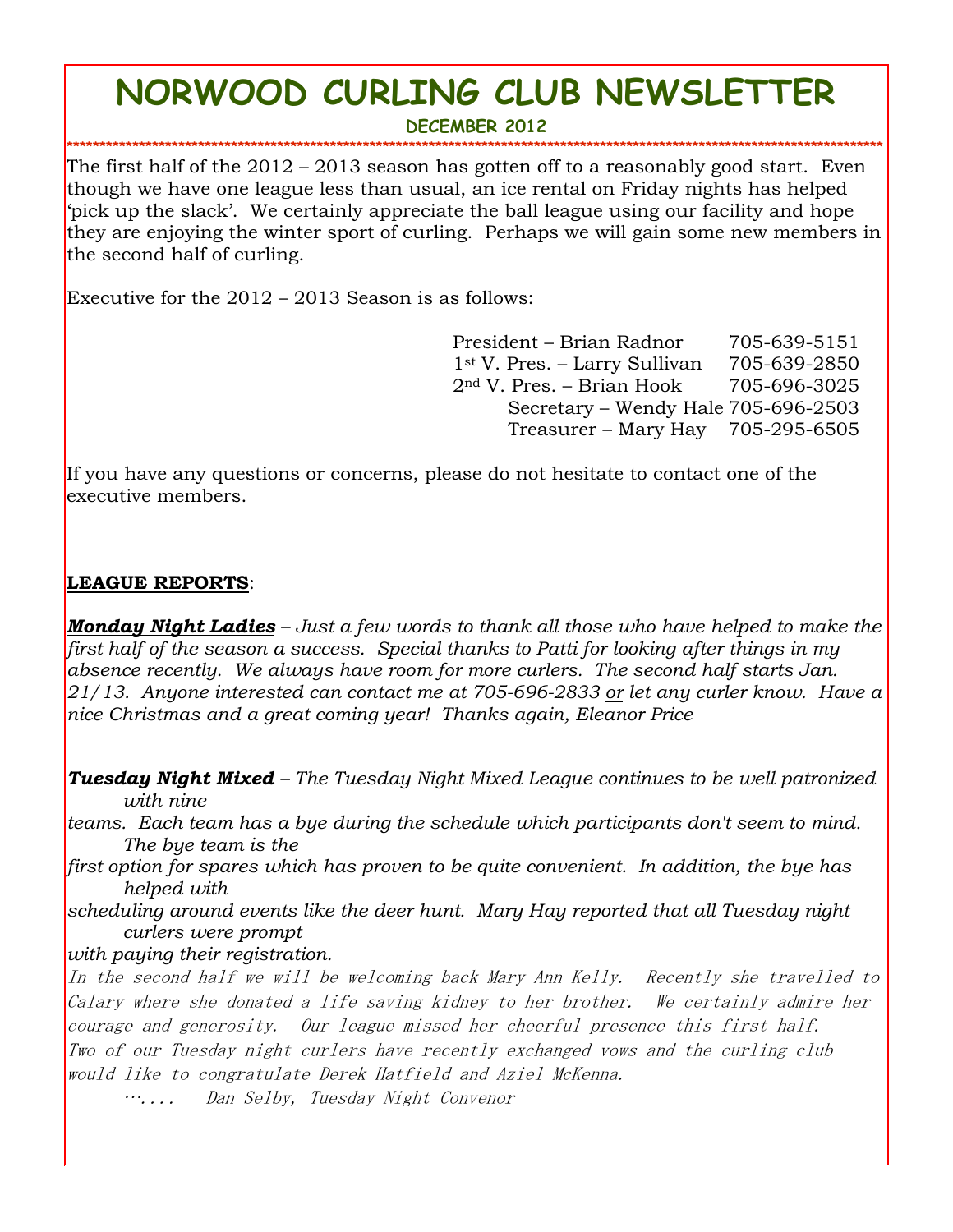*Wednesday Night Men -Wed. nite has just completed the round robin portion of our shcedule. The top four teams play off and the bottom four do the same. Wed. Dec 19 will be our treat nite after curling. A full league that has gone well so far. Best of the season to all!*

*…... submitted by Steve Harold*

*Thursday Afternoon Mixed – Thurday afternoon mixed had a full 8 teams for the first half with lots of fun and good treats to eat. We will be having our Christmas spiel on Dec. 20th and then 2 games in Jan. to finish the season. We will be looking for 2 people for the second half. If anyone is interested in playing please call Terry Baker at 705-778-1657 thanks. Merry Christmas and Happy New Year to all!*

*…... submitted by Terry Baker*

*Thursday Night Mixed – although there has not been a league for the first half of the season, it is hoped that one could be established in the new year. 'Seasoned' or 'new' curlers are welcome. If interested, please contact Raeburn at 705-639-5996*

*Senior Men's Kawartha League – We have had a busy fall with 7 games at home and 1 out-of-club with average results. We are always looking for more curlers to join the league. It's a chance to get in some extra curling and enjoy the company not only of our own curlers but those from other clubs. As in the past, we will be hosting a bonspiel in February. …… submitted by Mac Danford*

**Ladies Inter-Club** – has not been active this fall. Ladies interested in curling at other *clubs during the day are encouraged to join now for play in the new year. Although our club has no rep. at present, Jan Hay 705-295-6505 would be able to provide more information on this league.*

There will be a break between Christmas and New Year's for all leagues with the ladies returning to action on Monday night Jan. 7th at 7:15 p.m.

### **JUNIOR CURLING PROGRAM**

*The fall program has gone well and by Christmas eight classes from the Public School and St Paul's school (grades 3 – 8) will have taken place with three sessions for each class. The High School classes did not run this fall as their schedules were too busy to fit in curling. The Youth Group program starts Jan. 7/13 and runs every Monday for eight weeks. There will also be four elementary school classes in January.*

*…… Submitted by Sherry Wilson* 

#### **PAST EVENTS**:

**Ham & Turkey Mixed Spiel** was held Nov. 17th with 8 teams participating in two 8-end games.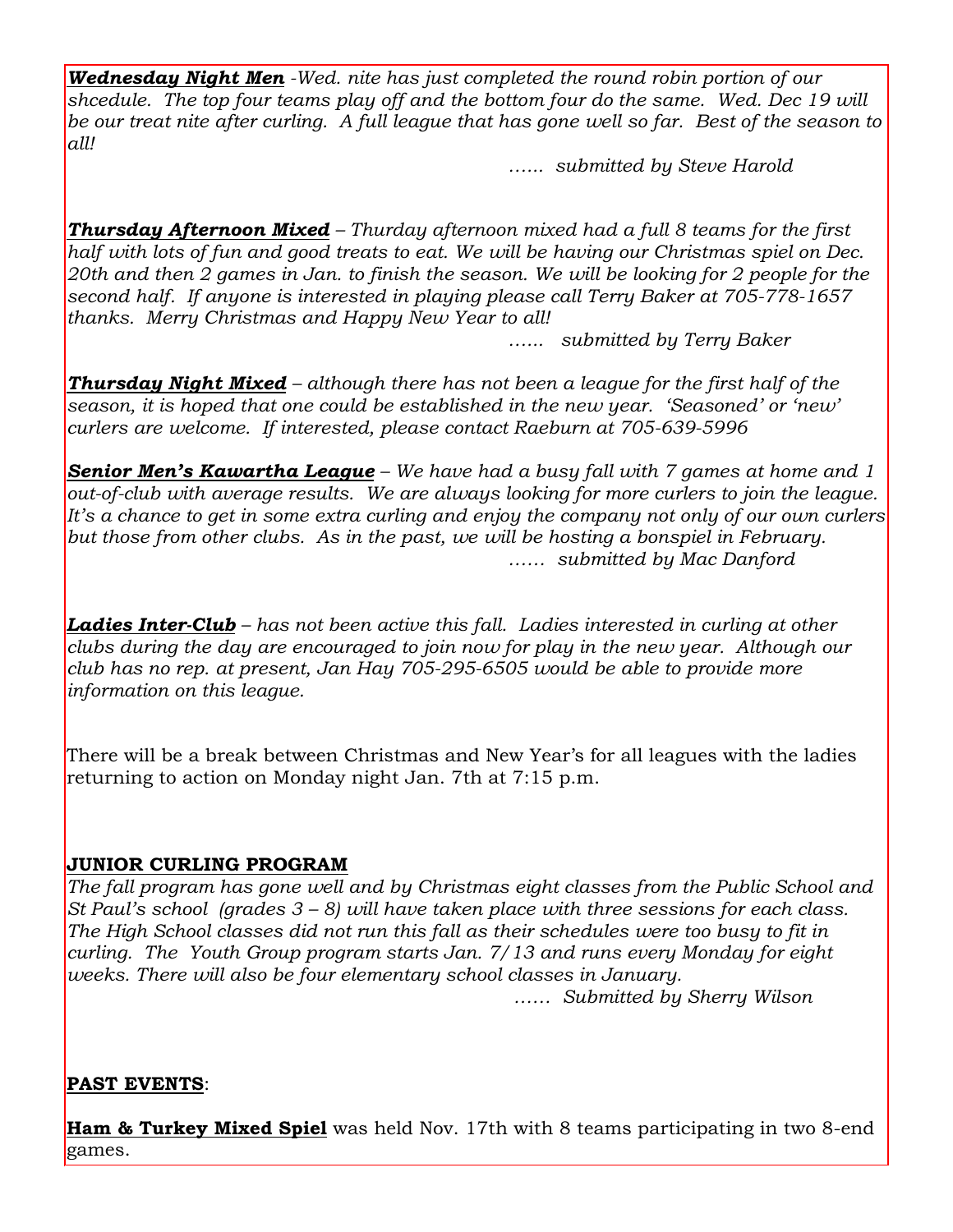First place team was skipped by Wendy Hale with Denton Curry as vice, Paul Cole as second and Kyle McGriskin lead.

Finishing in second place was the team skipped by Jan Hay. Her team members were Derek Hatfield, Bill English, and Allan Purves.

The winning teams received either a ham or turkey as prizes.

Thanks to Mary Hay & Brian Radnor for convening the day's event. Also thanks to Chrissy Bolton for the delicious soup.

## **Jack Elmhirst Memorial Men's Invitational Turkey Spiel**

The Norwood Sr Mens Invitational Turkey Spiel was held on Dec 4th with 16 teams attending!

After a great day of curling & a wonderful meal the winning team of the first draw was the rink of Albert Statdke, 2nd place was Andy Stazak's team & in 3rd was Jim Little's team. The consolation draw went to Norm Dyment's squad! Second draw winners were the Tom Cushing rink in first, 2nd went to Bob Bateman's team & 3rd to Archie Davidson's squad! Consolation prize was won this draw by Gil Sperry's team.

A special thanks to our prize donors Norwood Foodland & Churchill Cellars.

Also a big thanks to all the volunteers that helped make the day a great success!

…... Respectfully submitted Brian Radnor.

**FUNDRAISING PROJECTS** are needed to help keep our club viable. If you have ideas for one please contact an executive member.

Past fundraisers include a **Golf Tournament** organized by Eleanor Price and held at Salt Creek Golf Course in June *and* selling tickets at the **Fair Gates** for which we received \$6700.00 from the Agricultural Society.

Currently and on-going all year is the sale of **Gift Cards**. When individuals purchase these cards, 2%-10% of the purchase value of the cards can be earned for the club. Order forms and instructions are available at the curling club. See the notice attached to the score board in the club room. For more information contact Mary Hay at 705-295- 6505. Please consider purchasing Gift Cards as it is an easy way to raise funds for the club.

### **UPCOMING EVENTS**:

*Curl for Kids Bonspiel, Jan. 12, 2013 organized by Bruce and Marilyn Wharram and*  family in memory of their daughter Tammy, all proceeds of this spiel go to support *Camp Oochigeas ( a camp for kids with cancer). No curling experience is required and there are 3 four-end games with lunch included for \$20.00/person. Sign-up sheets are on the bulletin board or for more info. Call Bruce and Marilyn at*

*705-696-2157.* **Note:** as of press time this spiel is 'full'

## *Mixed Skins Spiel, Jan. 26, 2013*

*Two draws (8:30 am & 10:30 am) are planned with each team playing two eight-end games. Cost is \$140.00/team. For more information contact: Brian Radnor 705-639-5151*

*Centennial Pharmacy In-Club Mixed Bonspiel, Feb. 7, 2013 For more information contact: Terry Baker 705-778-1657*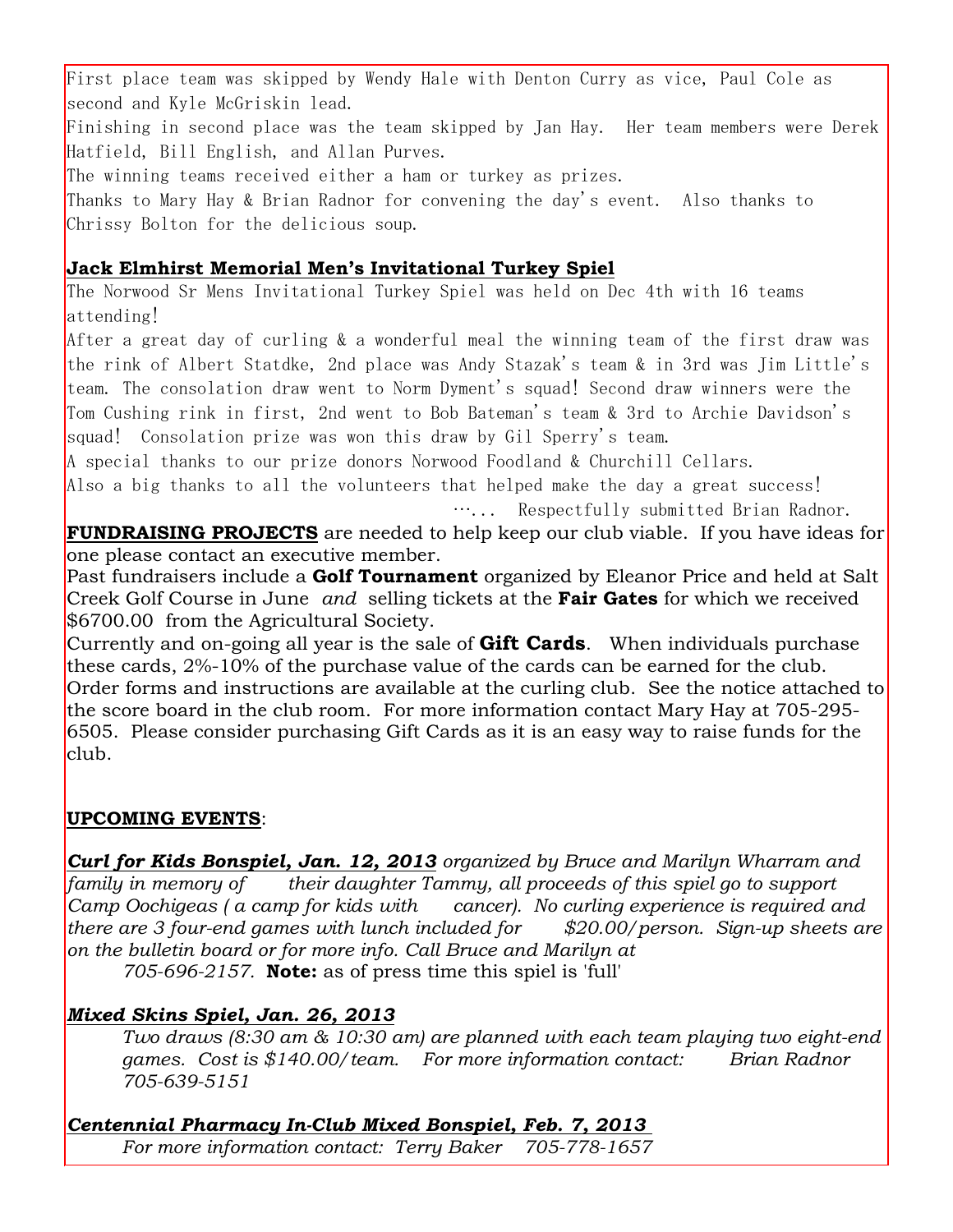#### *Ladies Open Spring Fever Bonspiel, March 20, 2013*

*This is a popular spiel with many out-of-club teams participating in two draws (8:30 am & 10:30 am). For \$132.00 each team plays two 8-end games and enjoys a delicious lunch prepared by club members and served by several of our own male curlers. What at treat!*

*For more information contact: Jan Hay at 705-295-6505* or[janh@nexicom.net](mailto:janh@nexicom.net)

*Open Mixed Maplefest Bonspiel, March 22 & 23, 2013 is the last bonspiel of the season and most often the biggest fundraiser. It is hoped that all members will become involved in this event whether it be planning, organizing, acquiring prizes, supplying/preparing food, participating, etc.*

*There are three draws starting Friday evening at 6 p.m. and each team plays three 8-end games. Included in a \$160.00/team entry fee is a pancake breakfast and evening meal on Sat. as well as an item from the prize table. For more information contact: Brian Radnor 705-639-5151*

or *Mac Danford 705-639-*

*5863*

## **THANK-YOU! MERCI BEAUCOUP! THANK-YOU! MERCI BEAUCOUP!**

to those who helped Denton paint the ice surface …… to Raeburn Scott for organizing and scheduling fair-gate ticket sellers …… to all fair-gate volunteers (the club received \$6700.00 total from the Agricultural Society for our help) …… to all curlers involved in any club event whether it be as an organizer or participant ……to Sherry Wilson for her organization and teaching of the Junior Program …… to Terry and Doris Stephens for their continued support of the jet ice system …... to our custodian Jenny who keeps the facility 'spic and span'! …… to Denton Curry our ice-maker who spends countless hours to provide us with good curling ice.

"Heard it the Hog Line" …...

Have you seen it? What? Our new website! Check it out at norwoodcurling.ca

Who do you call?? Want to book the curling club facilities during the winter? Call Raeburn Scott at 639-5996 for available dates.

We have a celebrity in our midst! Congrats to Karen Radnor on being inducted recently into the NDHS Hall of Fame.

Is your curling equipment getting tired?? Order new curling supplies from McMillan Sports! Contact Brian Radnor 705-639-5151

Speaking of 'tired' or 'retired' equipment … the junior curlers would appreciate any 'gently used' equipment especially brooms.